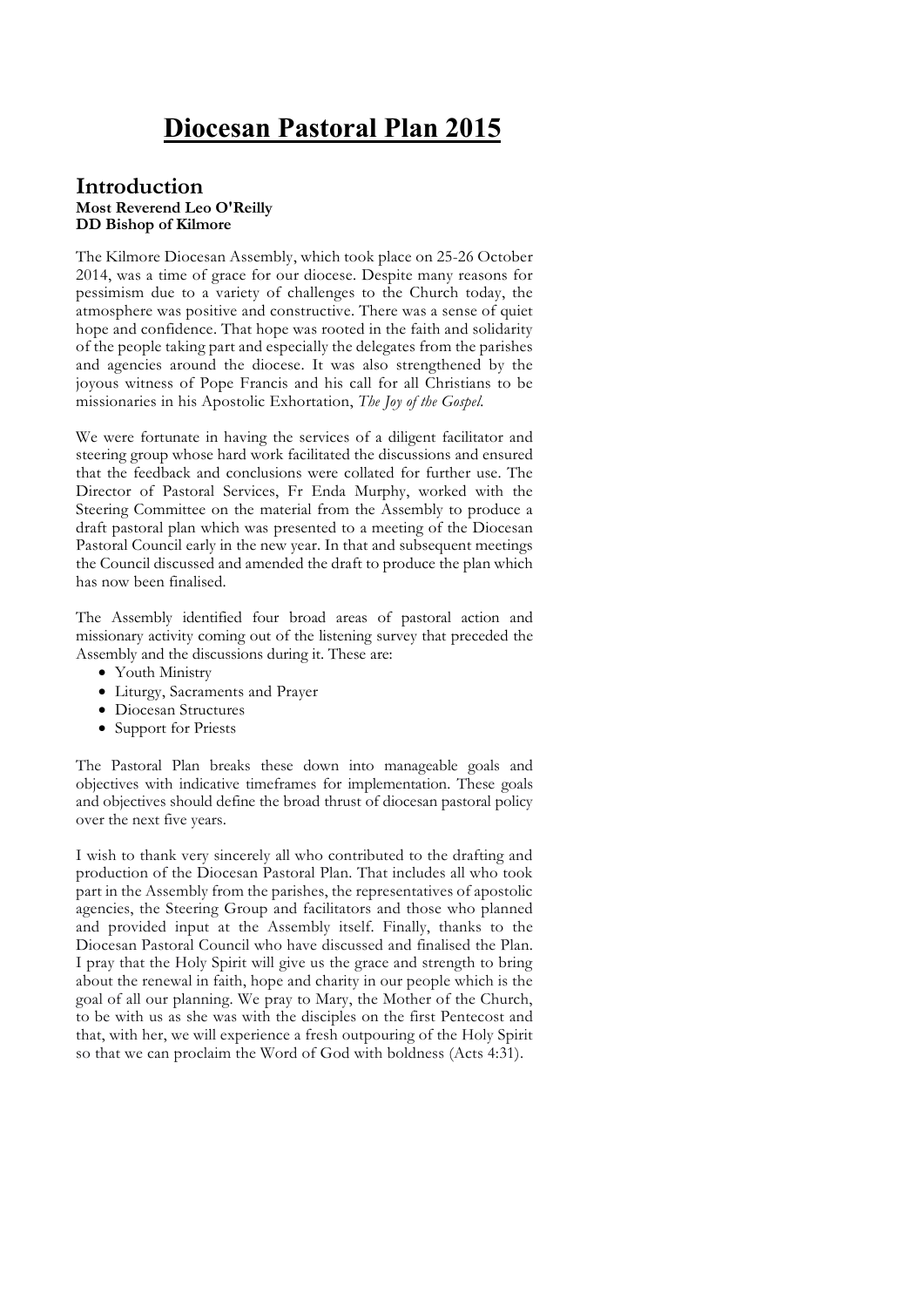# **PREAMBLE**

In November 2013, Pope Francis released an Apostolic Exhortation called *Evangelii gaudium* (The Joy of the Gospel) in which he sets out a challenging path for the Church to follow in the years ahead.

This Pastoral Plan takes Pope Francis seriously when he says that this document has "programmatic significance and important consequences." (EG n. 25).

Along with the discussions held over two days at our Diocesan Assembly in October 2014 and the conversations which took place during the Listening Survey undertaken before the Assembly, *Evangelii gaudium* forms the context for pastoral ministry and planning in Kilmore for the next five years and beyond.

The proclamation of the Gospel is at the centre of what follows and at the centre of that proclamation is not an idea or a theory but a person, Jesus Christ, crucified and risen. This plan will succeed in so far as that truth is always honoured. We do not seek to draw up pastoral strategies and make structural changes for their own sake. Rather, what will aid the preaching of the Word and the breaking of the bread has been the organising principle.

We hope that this plan helps the Church in Kilmore to be ever more outward looking and missionary in all that it does. We recognise, along with Pope Francis, that a constant preoccupation with internal Church matters is not a life-giving path to follow. It is the path of evangelisation and mission that carries with it the joy of the Gospel.

Pope Francis has compared the Church to a mother with an open heart. If this Pastoral Plan enables people to experience the Church in Kilmore as "a place for everyone, with all their problems" (EG n. 47) then it will in large measure have succeeded.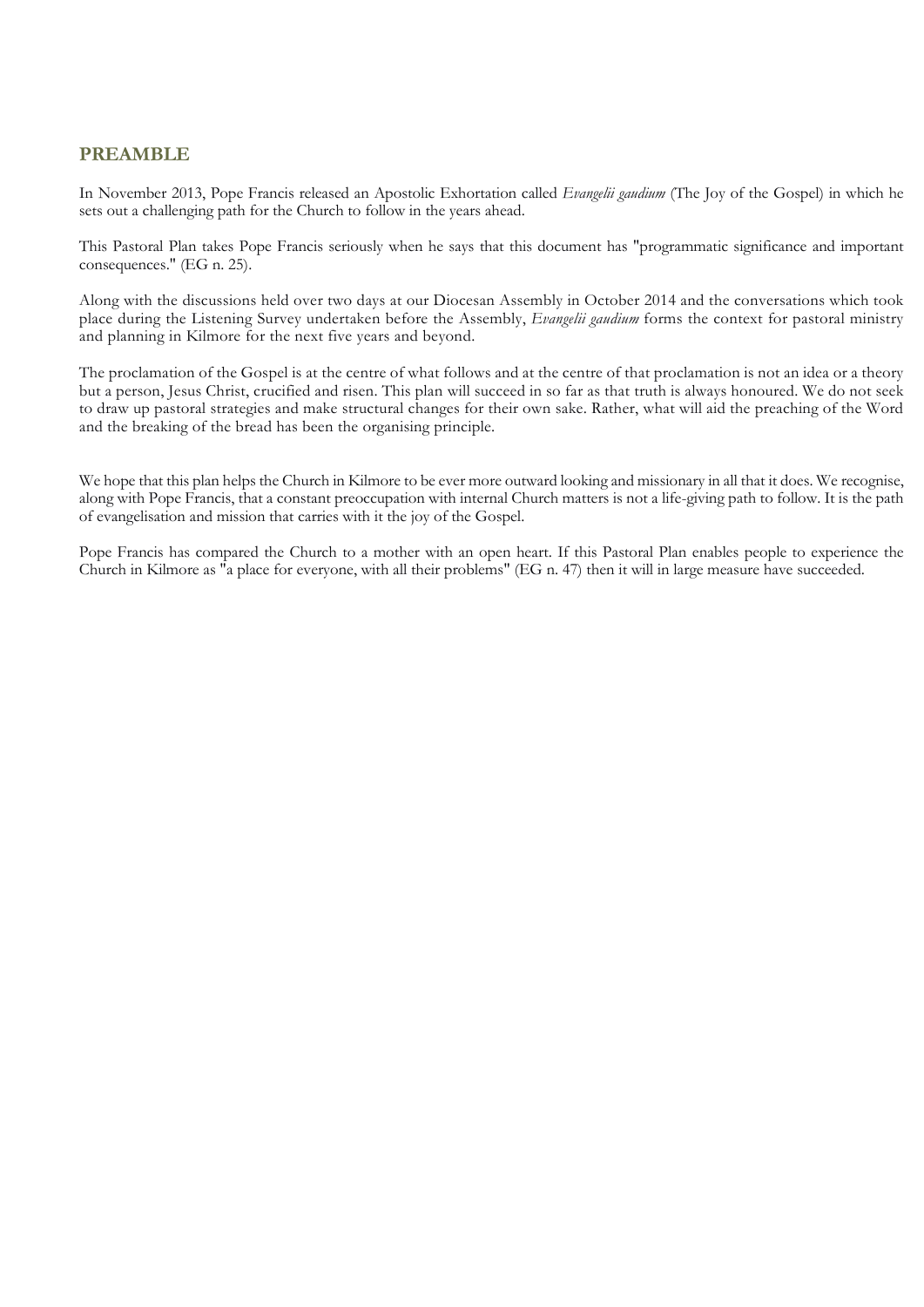### **CREATING MISSIONARY COMMUNITIES**

*"Pastoral ministry in a missionary key seeks to abandon the complacent attitude that says: 'We have always done it this way. I invite everyone to be bold and creative in this task of rethinking the goals, structures, style and methods of evangelisation in their respective communities."* (EG n. 33)

- **1.** In order for the Pope's dream of a missionary Church to become a reality in the diocese of Kilmore, this pastoral plan will be a challenging document. It cannot be otherwise or the call to transform everything "so that the Church's customs, ways of doing things, times and schedules, language and structure can be suitably channelled for the evangelisation of today's world rather than for her selfpreservation" will go unheeded. (EG n. 27)
- **2.** The listening survey carried out prior to the Diocesan Assembly expressed a hope for a Church that is closer to the lives of its people. The discussions at the Assembly deepened this insight and, as a result, four broad areas of pastoral action and missionary activity were identified:
	- i. Youth Ministry<br>ii Sacraments Lit
	- Sacraments, Liturgy & Prayer
	- iii. Diocesan Structures in light of declining priest numbers
	- iv. Support for Priests
- **3.** Any one of these areas could provide the basis for a whole Pastoral Plan of its own. However, these four areas provide the basis for a thoroughgoing reimagining of life and ministry in Kilmore in the 21st century.
- **4.** The resourcing of youth ministry and liturgical formation will be of vital importance if life is to be breathed into the new structures that emerge. Rather than settle for a list of aspirations which founder on the rock of no resources, this Pastoral Plan suggests a fund-raising strategy be put in place so that an investment is made in the true treasure of the diocese, its Christian faithful. Each parish in the diocese has a Pastoral Council. This Pastoral Plan recognises the work that they do and calls on all Pastoral Councils to be truly missionary in their outlook in order to avoid what the Pope calls "a tomb psychology [which] slowly transforms Christians into mummies in a museum." (EG n. 83). In order that they can achieve this, Pastoral Councils will need on-going training and formation.
- 5. Parishes should have structures in place to welcome new arrivals as well as engage with those who no longer practice the faith.
- 6. Pope Francis states "we need to create still broader opportunities for a more incisive female presence in the Church" (EG n. 103), The Diocese of Kilmore acknowledges the indispensable role of women in the running and functioning of the Church throughout the diocese. In the coming years the role of committed women and men will be even more important in spreading the Good News and keeping the flame of faith alive in our parishes.
- 7. Many lay people in the diocese of Kilmore have already availed of adult faith development courses and continue to do so. These courses should be continued and expanded to reach as many people as possible. In addition to this, lay people with relevant qualifications in theology and pastoral work should be utilised in more effective ways on both a voluntary and paid basis.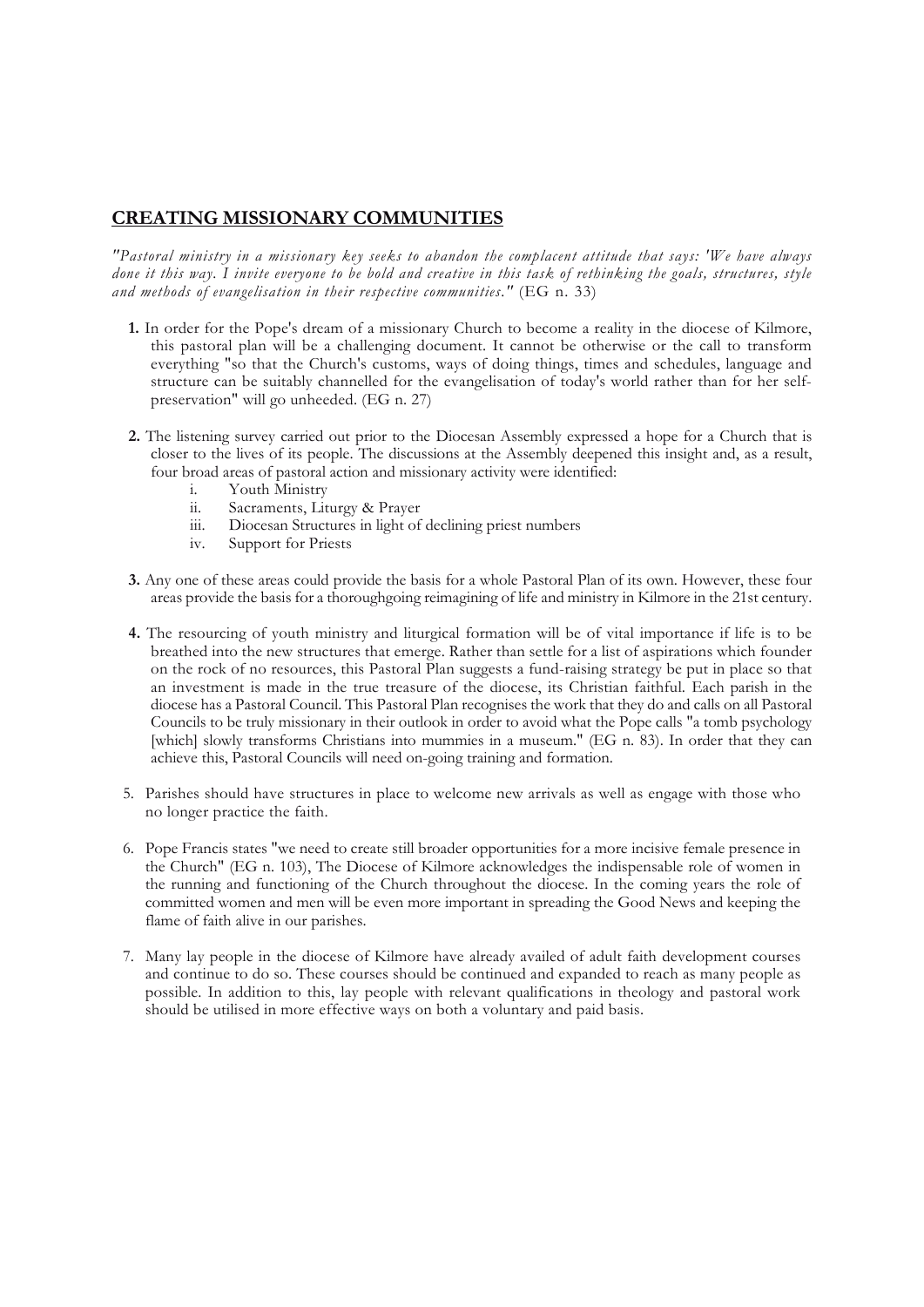# **YOUTH**

*"Young people often fail to find responses to their concerns, needs, problems and hurts in the usual [Church] structures."* (EG n. 105)

- 1. The Diocesan Assembly identified ministry to young people as the top priority for the diocese in the coming years. Much good work has already been done with young people over the years and indeed the diocese continues to make significant investment in youth through its involvement in Catholic education.
- 2. Clearly a more structured and focussed ministry to the young is required at parish level. In order that this can become a reality, it is vital that each parish has an active Youth Officer who can promote initiatives at parish level with the support of the parish pastoral councils. *[By the end of 2015]*
- 3. A Diocesan Youth Core Group will be established in order to begin formulating a comprehensive youth ministry strategy for the diocese. *[By mid-Summer 2015]*
- 4. This Pastoral Plan recommends that Youth Ministers be employed in the diocese on a regional basis. The Core Group will advise on job description and qualifications. These Youth Ministers will be supported by the Diocesan Director of Pastoral Services. *[by end of September 2016]*
- 5. As Pastoral Areas become a more defined and important place of pastoral action, a Pastoral Assistant/Worker can be tasked with ensuring youth ministry is promoted and sustained in each area. The PA/PW will be an important support person for parish Youth Officers and assist the proposed Youth Ministers. This recommendation should be kept in mind in the future when contracts are being drawn up for PA's/PW's so that a youth ministry dimension is reflected therein. *[from 2015 onwards]*The diocese will support Youth Officers by providing training and resources on an on-going and regular basis. *(from Autumn 2015 onwards]*
- 6. The Pope John Paul II Awards were acknowledged at the Assembly as being a worthwhile initiative. Over the next five years every parish in the diocese will be able to participate in the awards. *[By 2020]*
- 7. Each parish should organise a youth Mass or liturgy on a regular basis. *[by 2016]*
- 8. The diocese will hold a youth day every year that could involve special celebrations in the parishes or a diocesan gathering of young people. *[by the end of 2015]*
- 9. The participation of Transition Year students in the diocesan Lourdes pilgrimage has been very successful. The diocese will explore ways of making pilgrimages to World Youth Day, Taize, Knock, Lough Derg or the Camino a regular part of diocesan life. *[by end of 2016]*

### **SUMMARY STATEMENT**

- A Youth Core Group will be established by the end of summer 2015.
- Youth Ministers will be employed on a regional basis in the diocese beginning in 2016.
- Training in Youth Ministry skills will be provided to Parish Youth Officers beginning in Autumn 2015.
- The John Paul II Awards will be promoted in every parish in the diocese.
- More opportunities will be available for young Catholics to participate in pilgrimages from 2016 onwards.
- By 2020 the diocese will have a strong youth ministry programme.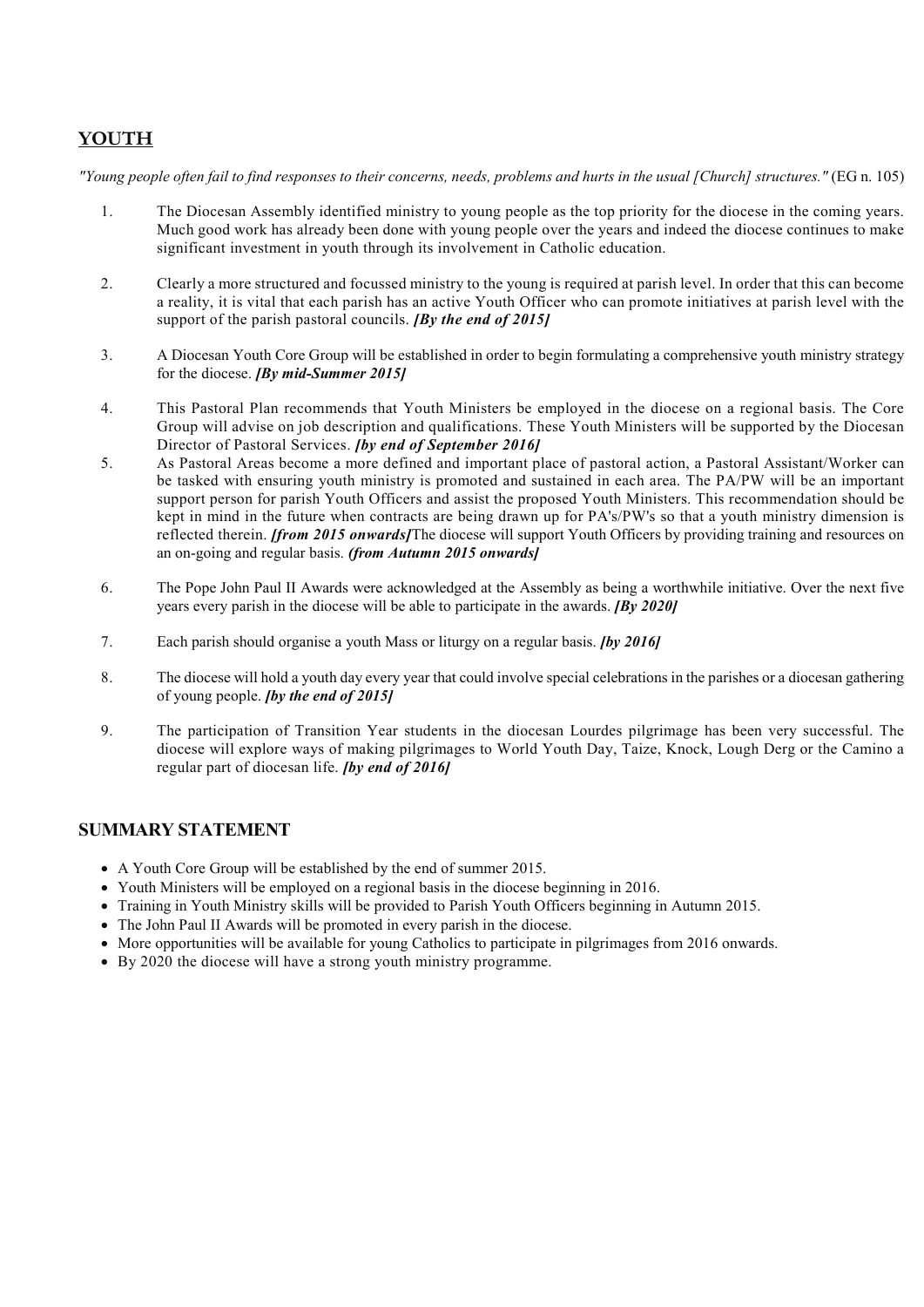# **DIOCESAN STRUCTURES IN LIGHT OF DECLINING PRIEST NUMBERS**

*"To make this missionary impulse ever more focused, generous and fruitful, I encourage each particular Church to undertake a resolute process of discernment, purification and reform."* (EG n. 30)

*"Pastoral ministry in a missionary key seeks to abandon the complacent attitude that says: 'We have always done it this way. I invite everyone to be bold and creative in this task of rethinking the goals, structures, style and methods of evangelisation in their respective communities."* (EG n. 33)

- *1.* It was made clear at the Diocesan Assembly that the profile of the clergy in Kilmore is declining and aging. This has fundamental implications for the model of Church ministry which has pertained for the last 150 years. This reality also has consequences for how often as well as when and where the Eucharist is celebrated.
- 2. The diocese already has Pastoral Areas that are due to be reviewed. An *ad hoc* committee will be established at diocesan level to review parish structures and Pastoral Area configurations in order to ensure that parishes are fit for purpose in the new reality that faces us. Over five years, decisions will be taken in consultation with parishes in view of the figures that were presented at the Diocesan Assembly. *[by end of 2015]*
	- i) This committee will work in a consultative way with clergy and people throughout the diocese.<br>ii) There will be a review of the use of Church buildings on an on-going basis
	- There will be a review of the use of Church buildings on an on-going basis.
	- iii) In such a process, communication will be key. Therefore the diocese will adopt a comprehensive communications strategy.
- 3. Training will continue to be key for lay people and clergy in order to deal with the emerging reality of fewer clergy and the need for lay people to take on more leadership roles in pastoral and administrative settings. *[from 2016 onwards]*
- 4. The ministry and role of Permanent Deacons is acknowledged as an important development in the missionary outreach of the Church in a changed pastoral context.
- 5. The Bishop of Kilmore will liaise with the Irish Catholic Bishops Conference to explore the establishment of a commission akin to the one in Brazil under the leadership of Bishop Erwin Krautler and Cardinal Claudio Hummes to study the possibility of ordaining married men to the priesthood as well as appointing women deacons. This is a direct response to Pope Francis' words to Bishop Krautler that "*the bishops, the regional bishops' conferences, should make brave, courageous suggestions."*

#### **SUMMARY STATEMENT**

- Fundamental change will take place in diocesan structures and style of ministry in light of the numbers presented at the Diocesan Assembly.
- A committee will be established to review Parishes and Pastoral Areas.
- Working in a consultative manner, this committee will make proposals regarding the configuration of Parishes and Pastoral Areas.
- The skills and expertise of lay people will be further utilised in administrative and pastoral settings.
- At national level, the bishop will work with the Irish Catholic Bishops Conference to explore ways of bravely and courageously tackling the issue of declining priest numbers.
- By 2020 we will have established a structure which is missionary and sustainable.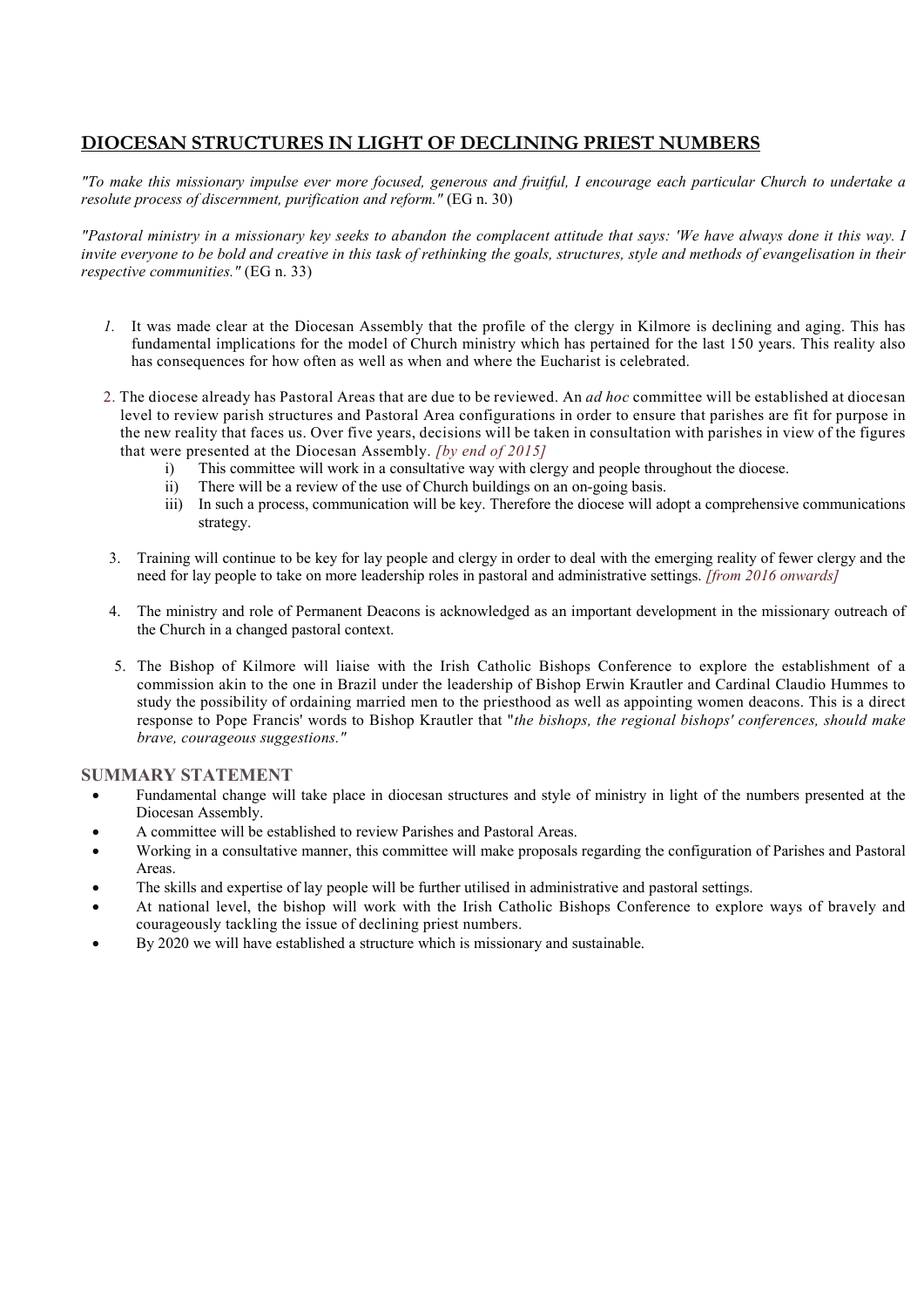# **SUPPORT FOR PRIESTS**

*"On account of this communion in the same priesthood and ministry, the bishop should regard priests as his brothers and friends. As far as in him lies, he should have at heart the material and especially spiritual welfare of his priests."* (Presbyterorum Ordinis, Decree on the Ministry and Life of Priests n.7)

- 1. The summary statement from the Diocesan Assembly called for a "programme and culture of care for priests as they get older and fewer."
- 2. The Assembly sought to express its concern that priests in active ministry be supported in times of an increased workload and dwindling human resources.
- 3. The Care of Priests Committee will be reinvigorated and given the mandate to suggest practical ways in which the spiritual, pastoral, intellectual and human needs of the clergy could be supported and promoted. *[by end of 2016]*
- 4. It was clear from the Diocesan Assembly that support of priests is not just something that should be left to clerics. Parishioners have a role in understanding that it will not be possible for one priest to do the work that was previously shared by two or three. *[Ongoing]*

### **SUMMARY STATEMENT**

- Care of priests will be greatly enhanced if the restructuring proposed in the previous section is adopted.
- The Care of Priests Committee will be given a renewed mandate.
- Lay people will be made aware of their role in supporting the clergy.

# **SACRAMENTS, LITURGY & PRAYER**

*"God's word, listened to and celebrated, above all in the Eucharist, nourishes and inwardly strengthens Christians, enabling them to offer an authentic witness to the Gospel in daily life."* (EG n. 174)

- 1.The sacraments of the Church and the liturgy offer a precious source of support for all our people in their daily effort to draw closer to the Lord. The Diocesan Assembly expressed the desire that our celebrations would draw closer to the people, taking them as they find them but not leaving them there, hence the call for sacramental catechesis.
- 2.This Pastoral Plan suggests a five-year catechetical strategy, which focuses particular attention on the sacraments of initiation.
	- **i) Baptism** will be brought in from the shadows and reinserted into the midst of parish life. The semiprivate celebration of the sacrament needs to be reconsidered. Instruction for parents needs to consist of more than explaining the symbols but be centered on the question "Why do I want to have my child baptised?" *[2016 Programme]*
	- **ii**) **Confirmation** will have its fundamental link with baptism reaffirmed and explained. School and parish programmes that have been in use will be re-proposed for use. *[2017 Programme]*
	- **iii) Eucharist** needs to be rediscovered primarily as the means by which the Christian Community becomes most fully itself i.e. the Body of Christ. Why the Sunday Eucharist is important and the Eucharist seen not as "a prize for the perfect but a powerful medicine and nourishment for the weak" (EG n. 47) could provoke a powerful yearlong reflection. Sacramental programmes such as 'Do This In Memory of Me' will receive a new impetus in the parishes of the diocese. Within this reflection on the Eucharist, the sacrament of **Reconciliation** should be rediscovered and re-proposed as a great source of healing in a broken world, particularly to the young, as was suggested at the Diocesan Assembly. Pope Francis' reminder to priests is timely: "the confessional must not be a torture chamber but rather an encounter with the Lord's mercy which spurs us on to do our best." (EG n. 44) *[2018 Programme]*